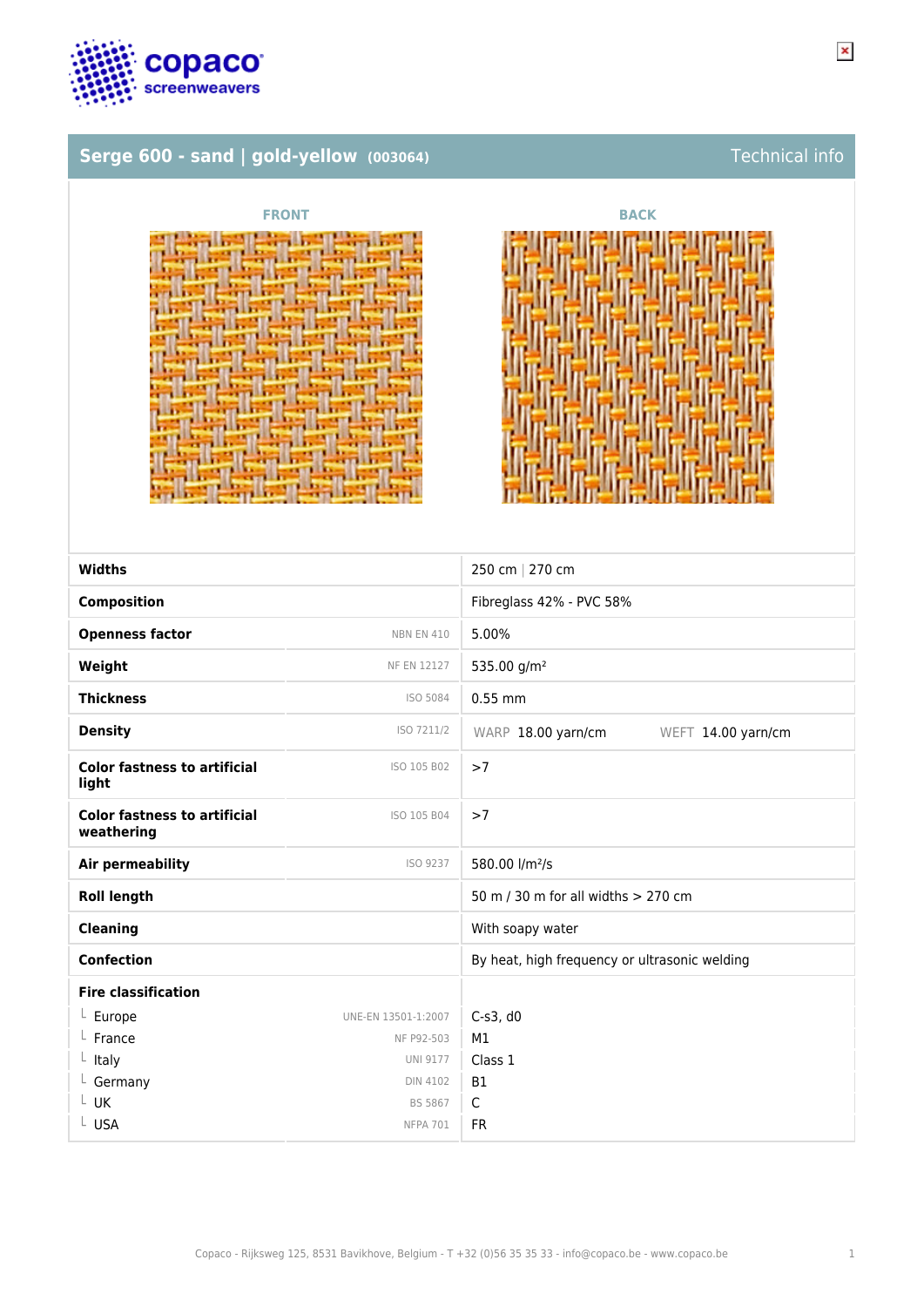

### **Serge 600 - sand | gold-yellow (003064)** Technical info

### **Tear strength** ISO 4674-1 methode 2 L Original Local Contract Contract Contract Contract Contract Contract Contract Contract Contract Contract Contract Contract Contract Contract Contract Contract Contract Contract Contract Contract Contract Contract Contrac L After climatic chamber -30°C No. 1991 WARP 7.80 daN WEFT 7.50 daN L After climatic chamber +70°C Next Consumer 2.20 daN WEFT 7.20 daN **Elongation up to break ISO 1421** └ Original WARP 3.10 % WEFT 2.75 % L After color fastness to artificial light WARP 4.00 % WEFT 2.90 % L After colour fastness to artificial weathering WARP 3.50 % WEFT 2.80 % L After climatic chamber -30°C Next Control 2.50 % WARP 3.00 % WEFT 2.50 %  $\perp$  After climatic chamber +70°C WARP 2.85 % WEFT 2.50 % **Breaking strength** ISO 1421 └ Original WARP 260.00 daN/5cm WEFT 225.00 daN/5cm L After color fastness to artificial light MARP 240.00 daN/5cm WEFT 220.00 daN/5cm L After colour fastness to artificial weathering WARP 240.00 daN/5cm WEFT 225.00 daN/5cm L After climatic chamber -30°C and the WARP 225.00 daN/5cm WEFT 200.00 daN/5cm L After climatic chamber +70°C WARP 180.00 daN/5cm WEFT 185.00 daN/5cm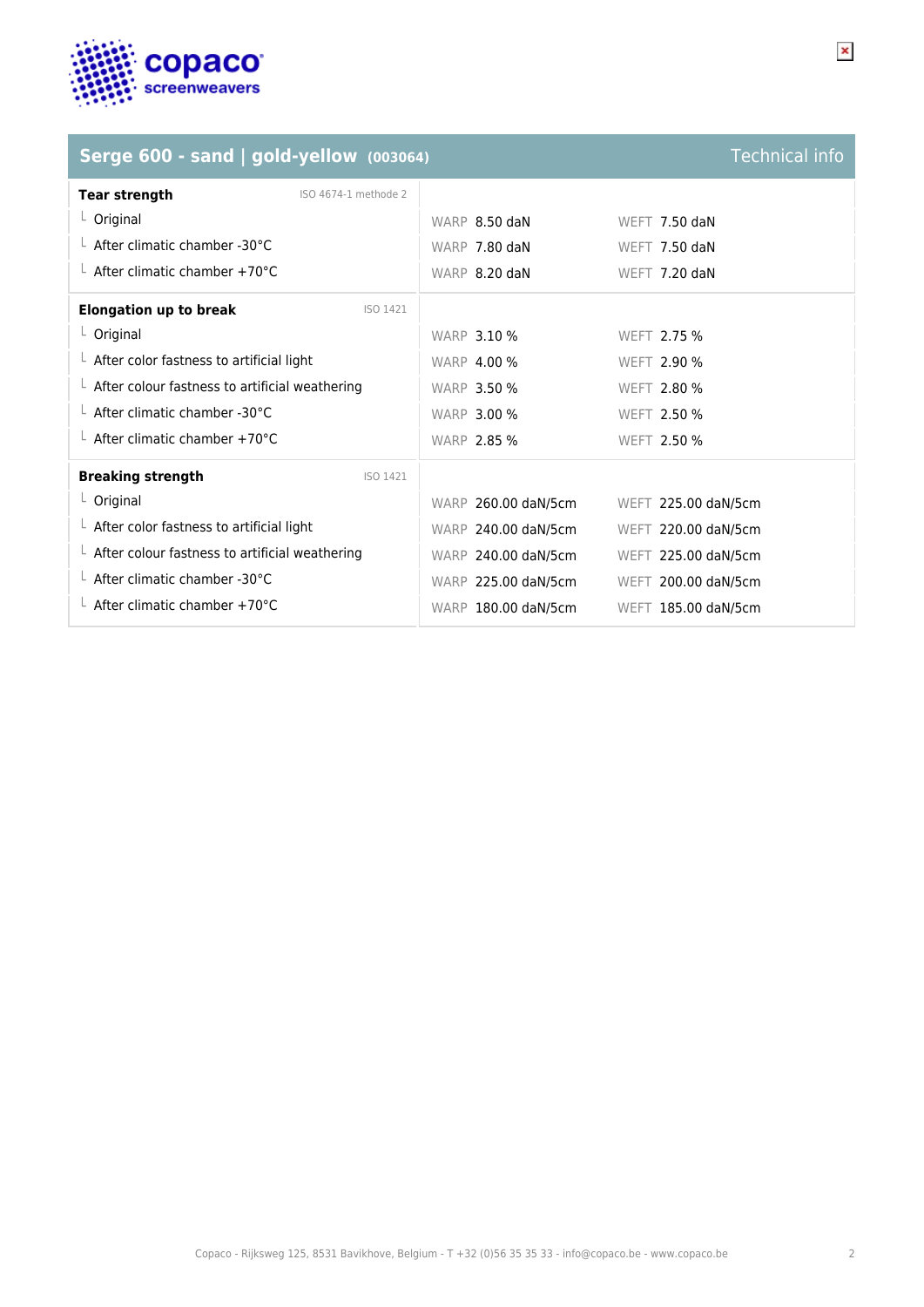

## **Front - Interior** Serge 600 - sand | gold-yellow (003064)

| <b>Visual properties</b> |  |  |
|--------------------------|--|--|
|                          |  |  |

| Tv = Visual light transmittance | 8.50% |
|---------------------------------|-------|
| Tuv = UV transmittance          | 6.60% |

| Solar energetic properties      |        |  |
|---------------------------------|--------|--|
| As = Solar absorptance          | 45.20% |  |
| $Rs = Solar$ reflectance        | 43.40% |  |
| <b>Ts = Solar transmittance</b> | 11.40% |  |

| Fabric + glazing: G-factor |      |      |      |           |
|----------------------------|------|------|------|-----------|
|                            | G    | Te   | Qi   | <b>SC</b> |
| <b>Glazing A</b>           | 0.47 | 0.10 | 0.38 | 0.56      |
| <b>Glazing B</b>           | 0.48 | 0.08 | 0.40 | 0.63      |
| <b>Glazing C</b>           | 0.43 | 0.06 | 0.37 | 0.73      |
| <b>Glazing D</b>           | 0.27 | 0.04 | 0.23 | 0.85      |

G = Total solar energy transmittance / Te = Direct solar transmittance / Qi = Secondary heat transfer factor / SC = Shading coefficient

| <b>Visual comfort</b>           |         |               |  |
|---------------------------------|---------|---------------|--|
| Normal solar transmittance      | Class 3 | Good effect   |  |
| <b>Glare control</b>            | Class 1 | Little effect |  |
| Privacy night                   | Class 1 | Little effect |  |
| Visual contact with the outside | Class 3 | Good effect   |  |
| <b>Daylight utilisation</b>     | Class 1 | Little effect |  |

| Thermal comfort G-factor = Total solar energy transmittance                  |         |         |         |  |
|------------------------------------------------------------------------------|---------|---------|---------|--|
| <b>Glazing C</b><br><b>Glazing B</b><br><b>Glazing D</b><br><b>Glazing A</b> |         |         |         |  |
| Class 1                                                                      | Class 1 | Class 1 | Class 2 |  |

| Thermal comfort Qi-factor = Secondary heat transfer factor                   |         |         |         |  |
|------------------------------------------------------------------------------|---------|---------|---------|--|
| <b>Glazing C</b><br><b>Glazing B</b><br><b>Glazing D</b><br><b>Glazing A</b> |         |         |         |  |
| Class 0                                                                      | Class 0 | Class 0 | Class 1 |  |

Class 0 = Very little effect / 1 = Little effect / 2 = Moderate effect / 3 = Good effect / 4 = Very good effect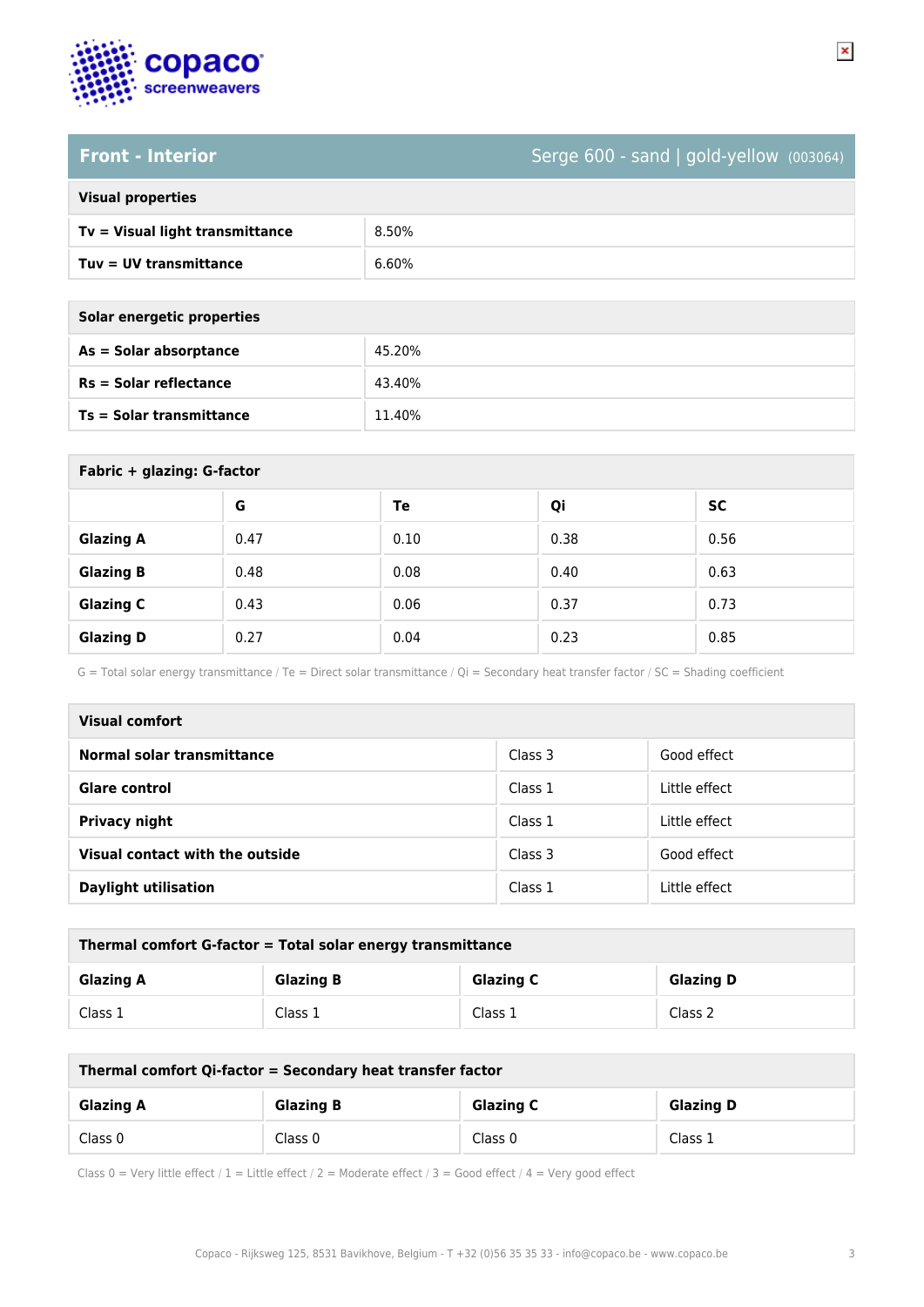

# **Front - Exterior** Serge 600 - sand | gold-yellow (003064)

 $\pmb{\times}$ 

| <b>Visual properties</b> |  |
|--------------------------|--|
|                          |  |

| Tv = Visual light transmittance | 8.50% |
|---------------------------------|-------|
| Tuv = UV transmittance          | 6.60% |

| Solar energetic properties |        |  |
|----------------------------|--------|--|
| As = Solar absorptance     | 45.20% |  |
| $Rs = Solar$ reflectance   | 43.40% |  |
| Ts = Solar transmittance   | 11.40% |  |
|                            |        |  |

| Fabric + glazing: G-factor |      |      |      |           |
|----------------------------|------|------|------|-----------|
|                            | G    | Te   | Qi   | <b>SC</b> |
| <b>Glazing A</b>           | 0.20 | 0.10 | 0.10 | 0.24      |
| <b>Glazing B</b>           | 0.17 | 0.08 | 0.08 | 0.22      |
| <b>Glazing C</b>           | 0.12 | 0.06 | 0.06 | 0.20      |
| <b>Glazing D</b>           | 0.09 | 0.03 | 0.05 | 0.27      |

G = Total solar energy transmittance / Te = Direct solar transmittance / Qi = Secondary heat transfer factor / SC = Shading coefficient

| Thermal comfort G-factor = Total solar energy transmittance |                  |                  |                  |
|-------------------------------------------------------------|------------------|------------------|------------------|
| <b>Glazing A</b>                                            | <b>Glazing B</b> | <b>Glazing C</b> | <b>Glazing D</b> |
| Class 2                                                     | Class 2          | Class 3          | Class 4          |

| Thermal comfort Qi-factor = Secondary heat transfer factor |                  |                  |                  |
|------------------------------------------------------------|------------------|------------------|------------------|
| <b>Glazing A</b>                                           | <b>Glazing B</b> | <b>Glazing C</b> | <b>Glazing D</b> |
| Class 2                                                    | Class 3          | Class 3          | Class 3          |

Class 0 = Very little effect / 1 = Little effect / 2 = Moderate effect / 3 = Good effect / 4 = Very good effect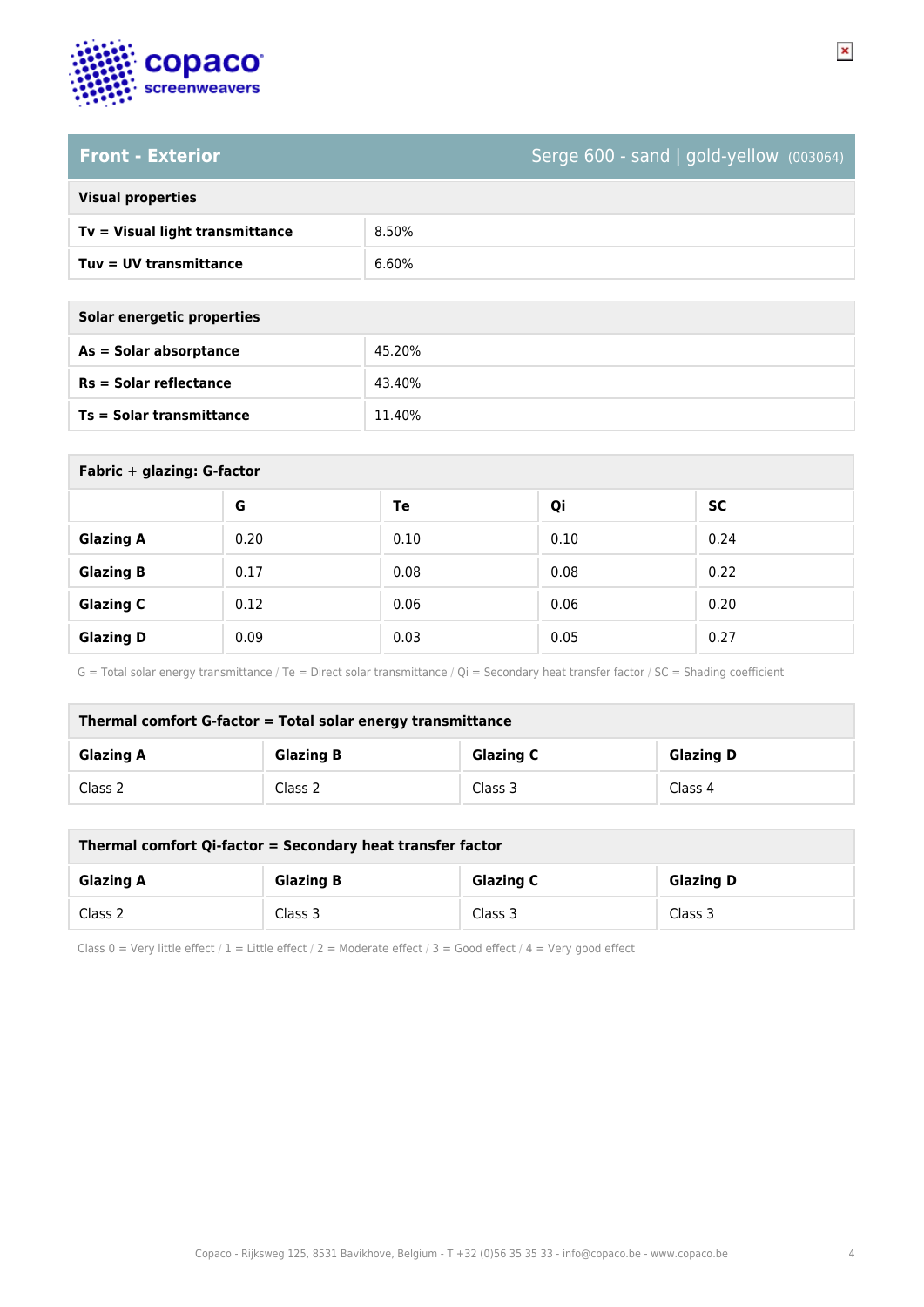

## **Back - Interior** Serge 600 - sand | gold-yellow (003064)

| <b>Visual properties</b> |  |  |
|--------------------------|--|--|
|                          |  |  |

| $Tv = V$ isual light transmittance | 8.50% |
|------------------------------------|-------|
| Tuy = UV transmittance             | 6.60% |

| Solar energetic properties |        |
|----------------------------|--------|
| $As = Solar absorption$    | 47.80% |
| $Rs = Solar$ reflectance   | 40.80% |
| Ts = Solar transmittance   | 11.40% |
|                            |        |

| Fabric + glazing: G-factor |      |      |      |           |
|----------------------------|------|------|------|-----------|
|                            | G    | Te   | Qi   | <b>SC</b> |
| <b>Glazing A</b>           | 0.49 | 0.10 | 0.39 | 0.58      |
| <b>Glazing B</b>           | 0.49 | 0.08 | 0.41 | 0.65      |
| <b>Glazing C</b>           | 0.44 | 0.06 | 0.37 | 0.74      |
| <b>Glazing D</b>           | 0.27 | 0.04 | 0.24 | 0.85      |

G = Total solar energy transmittance / Te = Direct solar transmittance / Qi = Secondary heat transfer factor / SC = Shading coefficient

| <b>Visual comfort</b>           |         |               |
|---------------------------------|---------|---------------|
| Normal solar transmittance      | Class 3 | Good effect   |
| <b>Glare control</b>            | Class 1 | Little effect |
| Privacy night                   | Class 1 | Little effect |
| Visual contact with the outside | Class 3 | Good effect   |
| <b>Daylight utilisation</b>     | Class 1 | Little effect |

| Thermal comfort G-factor = Total solar energy transmittance |                  |                  |                  |
|-------------------------------------------------------------|------------------|------------------|------------------|
| <b>Glazing A</b>                                            | <b>Glazing B</b> | <b>Glazing C</b> | <b>Glazing D</b> |
| Class 1                                                     | Class 1          | Class 1          | Class 2          |

| Thermal comfort Qi-factor = Secondary heat transfer factor |                  |                  |                  |
|------------------------------------------------------------|------------------|------------------|------------------|
| <b>Glazing A</b>                                           | <b>Glazing B</b> | <b>Glazing C</b> | <b>Glazing D</b> |
| Class 0                                                    | Class 0          | Class 0          | Class 1          |

Class 0 = Very little effect / 1 = Little effect / 2 = Moderate effect / 3 = Good effect / 4 = Very good effect

 $\pmb{\times}$